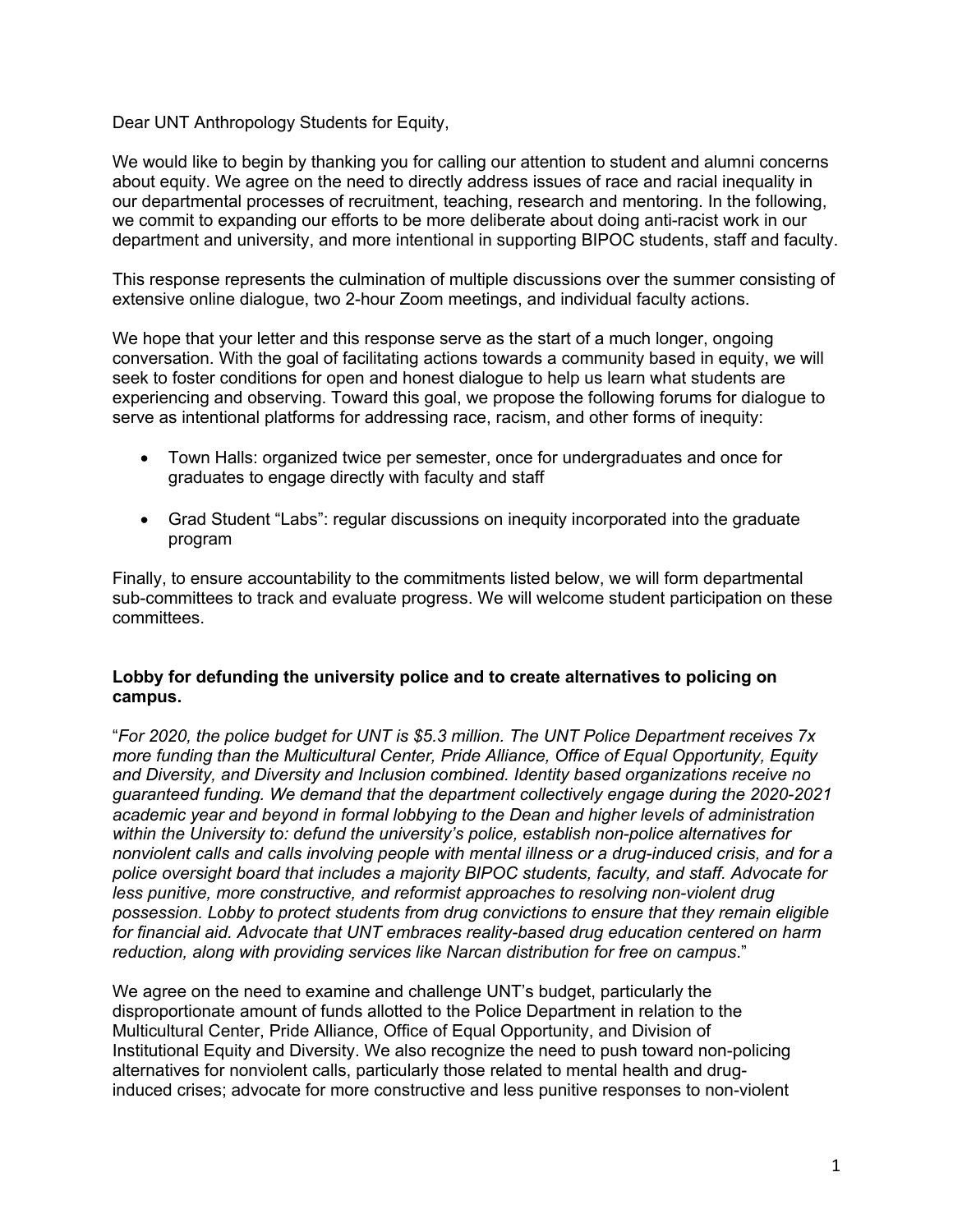drug possession; and, lobby for the protection of students from drug convictions to ensure that they remain eligible for financial aid.

We are seeking to learn more about how we can contribute to campus efforts toward an equitable police presence on campus. We are investigating coalitions of students and faculty working towards this goal to see how we can support their efforts.

#### **Lobby the UNT Administration to declare UNT a Freedom City.**

"*We demand that the department collectively lobby the UNT administration to declare the university a Freedom City during the 2020-2021 academic year and beyond. UNT should not honor any U.S. Immigration and Customs Enforcement detention requests. We also demand that all faculty and staff of the Department of Anthropology participate in the Eagle Dreamer training program and advertise it to students*."

We commit to advocating for the declaration of UNT as a Freedom City. We recognize that more collective action is necessary to not only support, but also join, the efforts of our colleague, Dr. Mariela Nuñez-Janes, and groups like the Multicultural Center, the Latina/o and Mexican American Studies program, the Women's and Gender Studies Program, Mueve, and the North Texas Dream Team to fight for more just conditions for undocumented members of the UNT community. Together, we pledge to strengthen their continuous efforts at lobbying the UNT administration to:

- Prohibit ICE and CBP from campus job fairs
- Demand that the UNT administration and campus police rely on the sensitive locations memorandum to ensure that ICE enforcement actions are not conducted on campus
- Educate police, faculty and staff on the requirement for immigration warrants to be signed by immigration judges

The department's full-time faculty have all registered for Eagle Dreamer training, and we will encourage part-time faculty to take training when scheduling permits.

## **Improve the hiring and recruiting process of faculty candidates.**

"*We demand full transparency about our department's hiring process and methods. We demand a process and strategy with transparent metrics for hiring and attracting BIPOC candidates, especially Black anthropologists. There are many networks the department should tap into for recruitment of BIPOC candidates, such as the Association of Black Anthropologists and other BIPOC led groups within the AAA and SfAA. Actively work to dismantle biased recruiting and hiring of candidates by reviewing language in job descriptions and include a diversity statement that encourages BIPOC and diverse gender-identifying persons to apply to jobs within the department. Hiring committees should be diverse and always include BIPOC representation to ensure candidates are given fair and ample opportunity*."

We commit to redoubling our efforts at recruiting and hiring BIPOC anthropologists for future positions. Toward this goal, we pledge to lobby the administration for diversity hires. We also commit to ensuring that job calls include explicit commitments to diversity. Specifically, we will: 1) advertise positions via open source recruitment sites that reach a range of audiences; 2) prioritize work devoted to race and racism within our specialty areas; 3) establish metrics that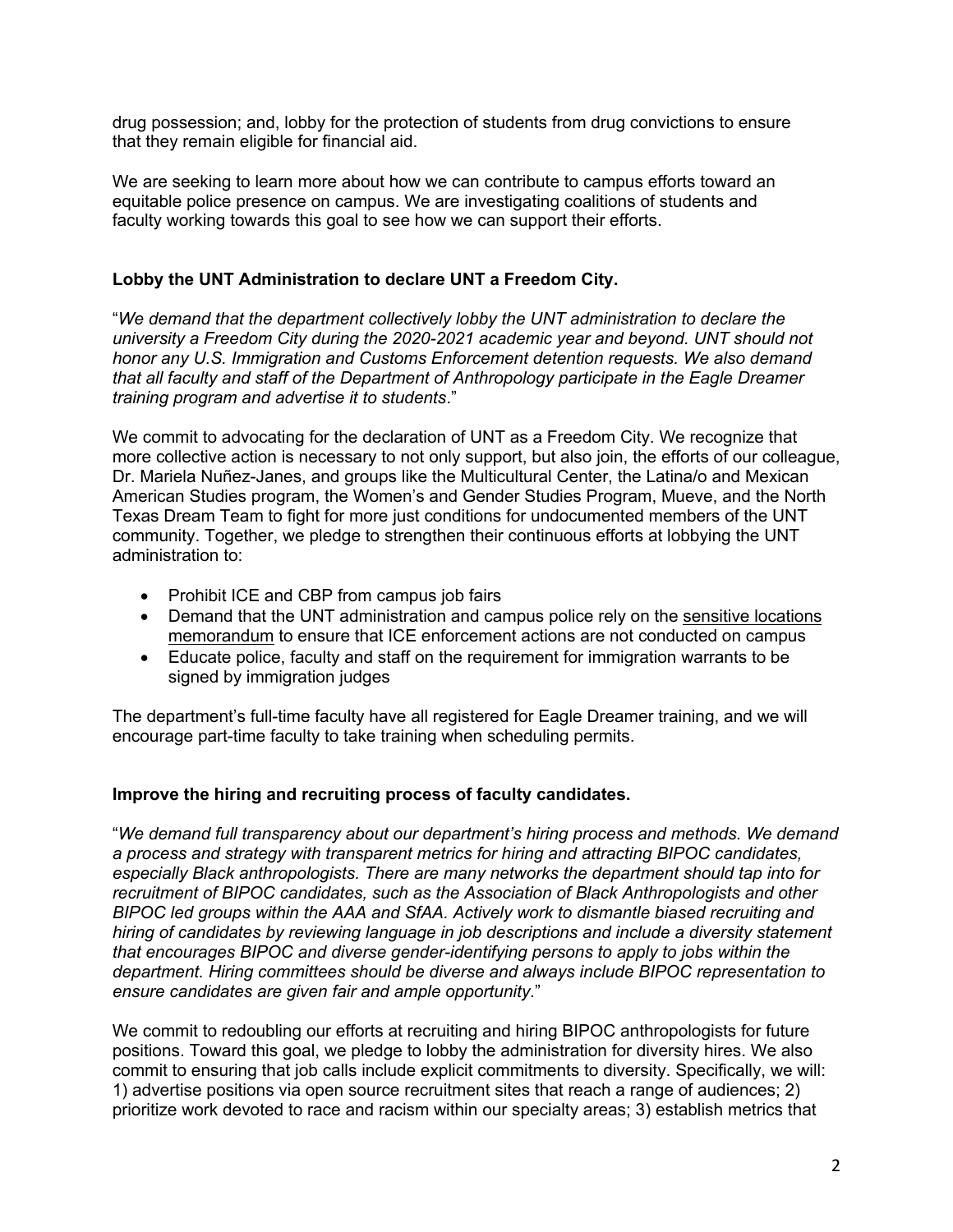value scholarship for and by BIPOC communities often overlooked in the academy; 4) finally, continue to include BIPOC faculty on hiring committees, but also reward this additional labor through merit and pay.

## **Support current BIPOC faculty equitably.**

"*We demand that the department support current and incoming BIPOC faculty equitably. We demand that white faculty and department administration recognize that BIPOC faculty members live the racism that is deconstructed and theorized about in the classroom. Do not elevate "exotic," international, or urban work over the critical work done in spaces closer to home by BIPOC faculty. This lived experience of BIPOC is an asset to the anthropology department, but does not mean that the labor, interdisciplinary work, and activism surrounding racial issues and pedagogy about critical race should be disproportionately asked of, or be the responsibility of BIPOC faculty. We see that BIPOC take on a disproportionate amount of this work and we demand that the department recognize and value the labor of BIPOC faculty and staff by providing formal avenues for documenting and recognizing their work. Part of this recognition demands that the department acknowledge the labor and expertise of BIPOC faculty when accomplishments of the department are presented to UNT administration, communities of practice, and the public. This often invisible labor should be rewarded in material ways, such as promotions and annual reviews. Lastly, we demand that the department do a thorough review of salary equity, especially considering the unaccounted work that BIPOC faculty take on, and make adjustments to salary. We want to see structured policy about how the department is actively addressing these issues*."

We agree that BIPOC faculty endure inequitable and disproportionate expectations and lack necessary means of support. We recognize the need to correct salary and labor inequities based on gender, race, and ethnicity, and commit to processes that identify and remedy them. To this end, we redouble our efforts to engage in and support the work already being done at the college and university levels by anthropology faculty. Dr. Alicia Re Cruz has participated on multiple university committees addressing racial and gender inequities in hiring and promotion processes, and Dr. Mariela Nuñez-Janes created La Colectiva, a faculty peer-mentoring group for women of color. Going forward, we commit to lobby the administration to compile salary data in reference to race and ethnicity. We pledge to reward the often-invisible additional labor conducted by BIPOC faculty. Faculty will continue to meet regularly with the department chair to monitor distribution of work expectations and ensure progress towards tenure and promotion.

We recognize the need to be transparent about how faculty are evaluated and rewarded. We will post our Promotion and Tenure/Merit criteria on our department webpage. We also recognize the need to be attentive to what students are observing and experiencing. As part of our forums for dialogue, we will seek to know from students what information they would want to know regarding faculty salary, promotion, and merit.

## **Recruitment and Retention of BIPOC students.**

"*We demand to hear formalized strategies to recruit more BIPOC students, especially women. There should be more resources made available to support minority students, especially online students, as they go through the program. No one BIPOC professor should be expected to "shoulder the burden" of advising all BIPOC students*."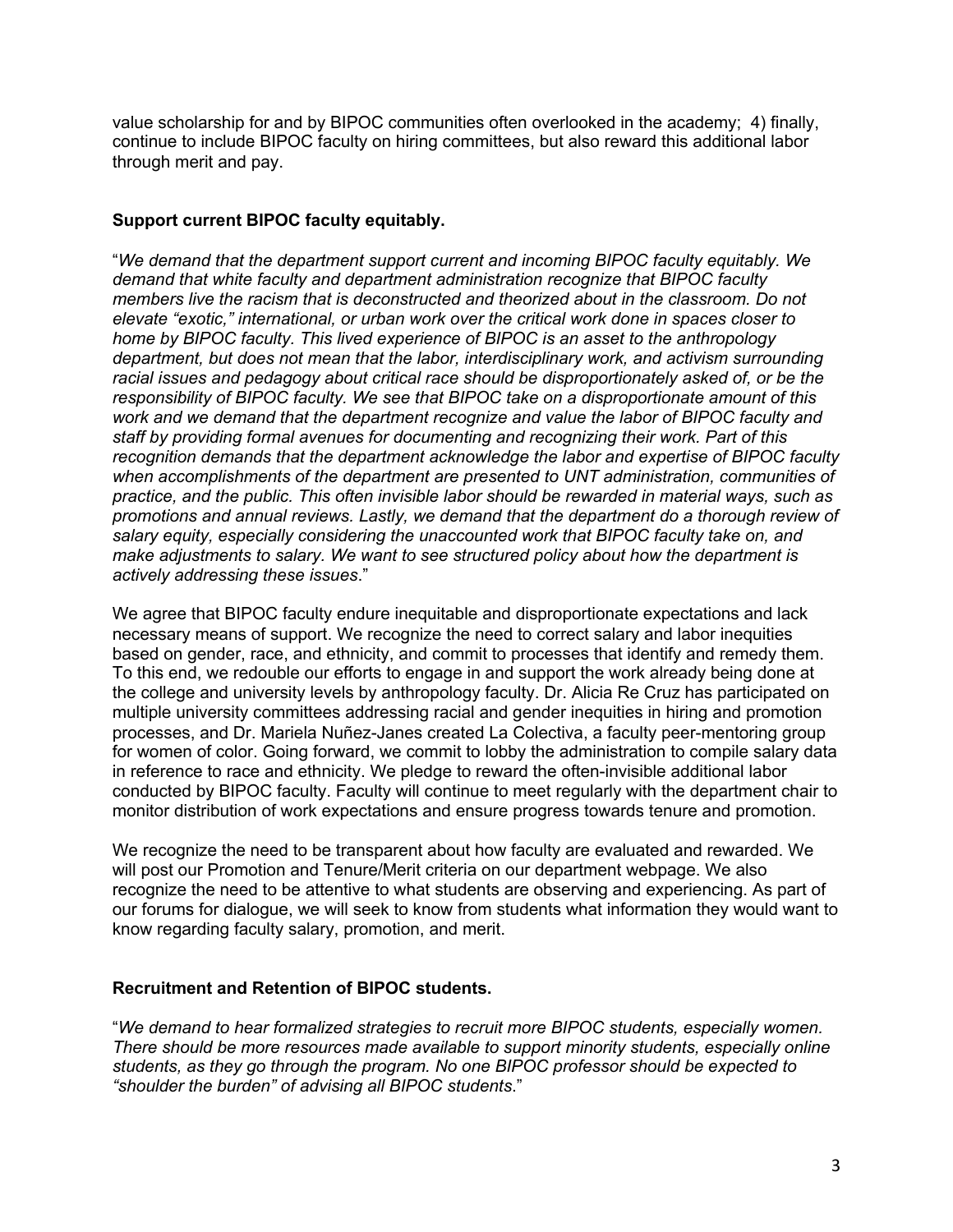We recognize the need to be more intentional in how we recruit BIPOC students. Steps include strengthening our holistic review assessments and rubrics to consider applicant attributes often missed by more traditional academic metrics. We also pledge to formally track admissions data on race, ethnicity, and gender. We will make demographic data on the current graduate student body available on the departmental website. We vow to incorporate recruitment into our research and pedagogy, and be more intentional about reaching new audiences via social media, and through our engagement with local schools and community colleges. Additionally, we commit to reinforcing our mentorship programs, such as the grad-undergrad student Padawan mentorships, graduate admissions seminars, and faculty participation in the McNair Scholars program.

At the same rate, we seek to better understand how we can support students. We commit to openly engaging with students to learn what kinds of support are needed through the town halls and graduate "labs".

## **Provide anti-racist training.**

"*We demand yearly anti-racist training made available for free to all professors, staff, and students in the department and required at least once for all new and existing faculty and staff, starting in the academic year 2020-2021. Professors of out-sourced classes such as Physical Anthropology and Archaeology should also be required to attend. While we are aware there is anti-racist training at the university level, we demand that the department host their own "unworking racism" training. This work should not fall to the department's faculty or staff, but to educators that are trained in providing, anti-racist and decolonizing workshops. The People's Institute for Survival and Beyond is a well-known and respected organization that offers Undoing Racism training and should be considered*."

We commit to instituting regular anti-racist training for all faculty, staff and students in the department that will be required in addition to the University-mandated training. Although we are unable to require attendance for faculty from other departments, we will strongly encourage their participation. Additionally, we commit to attending and participating in the University's annual Equity & Diversity conference, and will continue to incorporate anti-racist training into the graduate student orientation process.

We have initiated a plan that reconceptualizes the undergraduate curriculum to focus more on cultural anthropology, making the four-field approach optional. After extensive discussion, we concluded that this was our best option given student concerns about courses outside of our department and our constraints on hiring new faculty. The plan is currently making its way through the university approval process.

## **Intentional conversations around race and racism.**

"*We demand continuous intentional, structured, and formal conversations, starting in Fall 2020, about racial equity issues in the department between professors, staff, and students*."

We will institute a town hall that invites students, faculty and staff to directly engage with issues related to race, racism, and inequity. Initially these town halls will be organized twice per semester, once for undergraduates and once for graduate students. Building on the town halls, we will incorporate conversations about race, racism, and other forms of inequity into our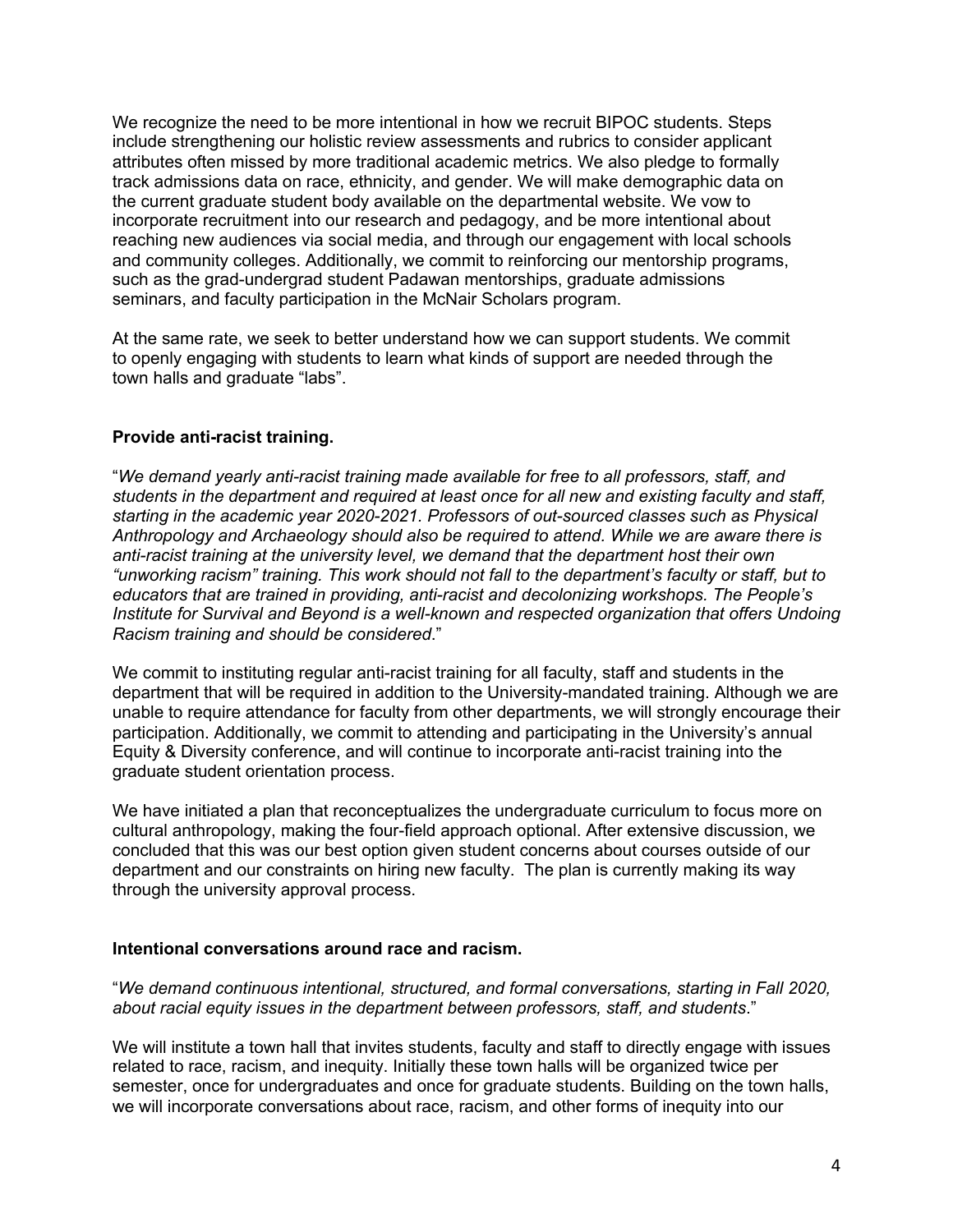graduate curriculum through the introduction of regularly-meeting "labs" during the semester. Finally, we commit to including anti-racism statements in our syllabi and "opening" our office doors to such conversations.

## **Proactively support BIPOC students.**

"*We demand that you proactively foster an environment where BIPOC students can be comfortable sharing their experiences without fear of retaliation. Students who vocalize disaffection due to race, ethnicity, LGBTQIA+ identity, or gender should not have their standing, funding, recommendations or any other form of support altered in any way from the department or its faculty. The department should seek out and share information about spaces where BIPOC students can speak about their shared experience, including on-campus networks and farther reaching professional networks of BIPOC anthropologists. The department should be prepared to support BIPOC students (including online students) after graduation through the aforementioned networks of BIPOC anthropologists, by connecting BIPOC students with organizations seeking job candidates, and/or providing letters of recommendations for job seeking*."

We commit to being more proactive in creating spaces and opportunities for BIPOC students to share their experiences without fear of retaliation. We will actively share information about oncampus and off-campus events and organizations that support BIPOC students, and will make website links to the Multicultural Center calendar, Pride Alliance, Women and Gender Studies, LMAS, and African-American Studies events available. We commit to creating mentorships for BIPOC and 1<sup>st</sup> generation college students with the goal of connecting students with professional networks and job opportunities.

Within the department, we pledge to create opportunities for students to speak out about behavior in the classroom and elsewhere on campus without the fear of retaliation and ridicule. In addition to town halls and discussion labs, we will institute a website portal for students to anonymously express concerns (discussed in further detail below). We vow to provide support for student initiatives that form groups to address inequality on campus. We will reinforce our student/faculty liaison position to continue serving as a conduit of undergraduate representation to the faculty, and will continue to invite the liaison and a GASA representative to faculty meetings.

Finally, we commit to teaching approaches that work towards addressing and dismantling the institutional racism within the discipline, academy, and classroom. We acknowledge the need to examine our own teaching practices for how they implicitly include and exclude students.

# **Revise theory and syllabi.**

"*We demand the syllabi for all graduate courses, especially "Anthropological Thought and Praxis I", "Anthropological Thought and Praxis II", and the undergraduate course "Development of Anthropological Thought" be revised and adjusted to include more BIPOC theorist immediately for Fall 2020 courses and beyond. Courses should devote more time to race and critical race theories in coursework along with structuralism, political economy, postmodernism, and Marxist theories that we are taught. An absence of BlPOC theorists from these courses sends the message that BIPOC pedagogy is not important, that these scholars have nothing to contribute, and that BIPOC students are not welcome in the discipline. The current course*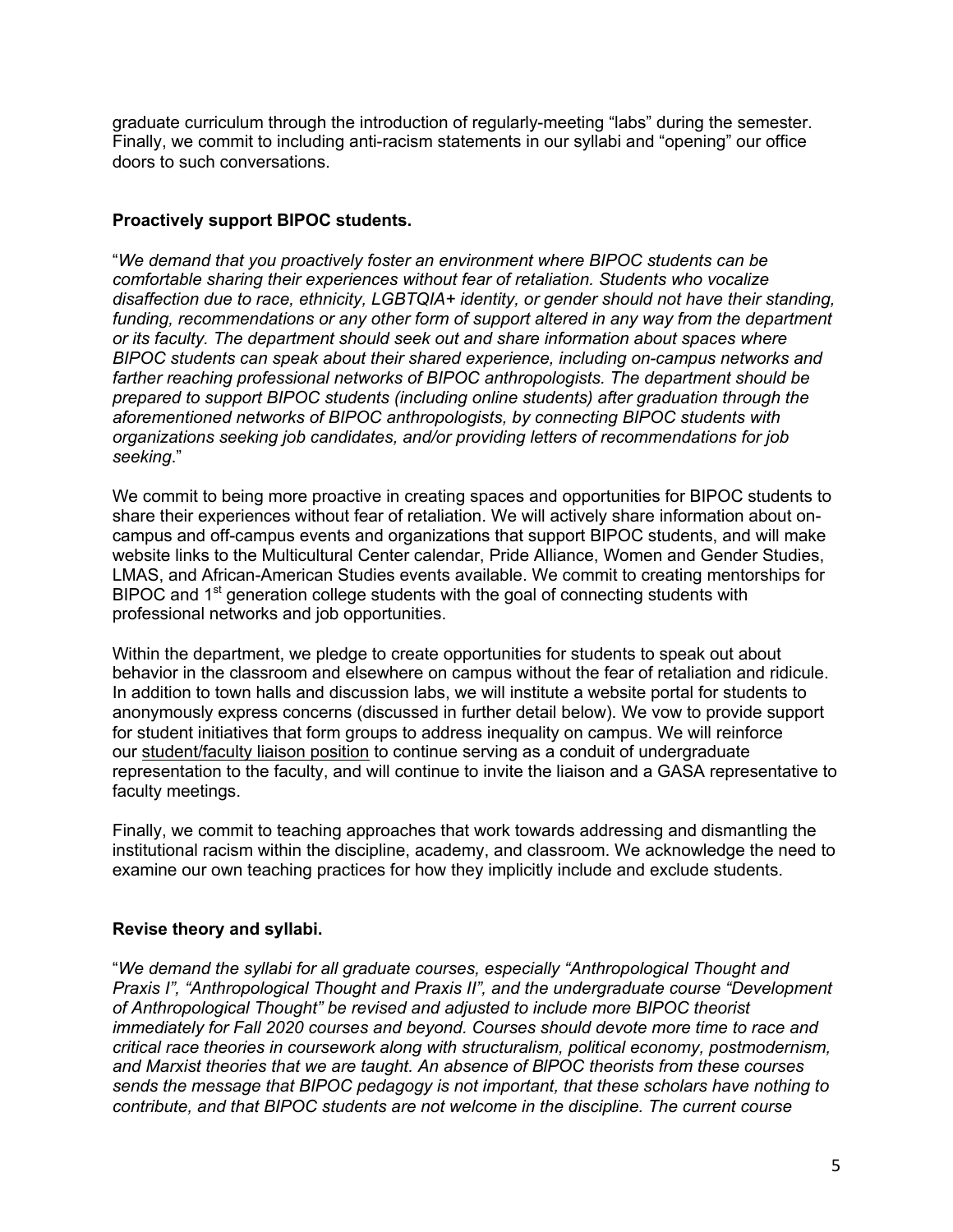*structures perpetuate the belief that the contributions of non-whites do not matter, and miss out on their incredibly colorful, important, and powerful perspectives. Professors should also revise works cited within presentations and within class discussions. There needs to be an extensive effort to ensure students are aware of how anthropologists have influenced the communities they interact with, how their work has affected many other marginalized communities, and how the legacy of their work continues to affect marginalized communities, particularly BIPOC ones. Since many of the works in the traditional anthropological canon are derogatory towards the identities of marginalized students and often frame BIPOC as incapable, unintelligent, or "savage," this can be mentally difficult for students who already face the pressure of proving their worth in an institution which does not value BIPOC perspectives and contributions. When teaching the traditional canon, the department must accordingly ensure students have proper access to mental health resources in and outside of the university*."

Several faculty revised their course syllabi this summer in response to your demands.

In ANTH 4021, Development of Anthropological Thought, curriculum and instruction will situate and problematize the discipline's founding within the colonial encounter and capitalist enterprise; prioritize a critical examination of all original source material, especially those demonstrating covert and overt racist/racialized discourse; ensure attention is paid to the intellectual, political and social consequences of Eurocentric, androcentric and otherwise racist/sexist/xenophobic perspectives throughout the development of the discipline; decenter the traditional canon by incorporating marginalized voices and authorship, including but not limited to BIPOC scholars and "research assistants"; dedicate a page within the ANTH 4021 Library to decentering the canon; and develop assignments and evaluations ensuring UNT Anthropology Majors understand the gravity of the discipline's complicity in racial inequity. Due to the sensitive nature of the content and subsequent discussions, contact information for campus resources and emotional support services will be made available both within course syllabi and Canvas home pages.

ANTH 5010, Theory and Praxis I, has been revised this year to add an explicit focus on the role of race in the development of anthropological theory. Race has become one of four themes in the course, and the other three themes have been modified to link to issues of race. The percentage of readings by BIPOC authors has increased from 25% to 60%. Students will examine how race has been theorized in anthropology; how anthropological theory has been silent on race; and how BIPOC scholars have been underrecognized in the field. In addition, "classic" publications by white anthropologists have been paired with readings that either examine the racial assumptions and biases of those anthropologists, or present a different perspective on the same topic by a BIPOC anthropologist.

ANTH 5021, Theory and Praxis II, has been revised to double the number of readings by BIPOC scholars. New lessons on decolonization and critical race theory have been added to the course. Additionally, other lessons have been revised to highlight the contributions of BIPOC and global south anthropologists in applied anthropology, and to expand discussions on neoliberal ideology and policy to include racial capitalism.

In general, we commit to continuing to review all course syllabi to include more BIPOC scholars and themes related to race and racism. We also recognize the need to highlight and question the colonialist legacy of anthropology, and how the discipline has marginalized BIPOC scholarship and communities. Further, we will devote more class time and attention to contextualizing the canon, to examine the uneven power relations between anthropologists and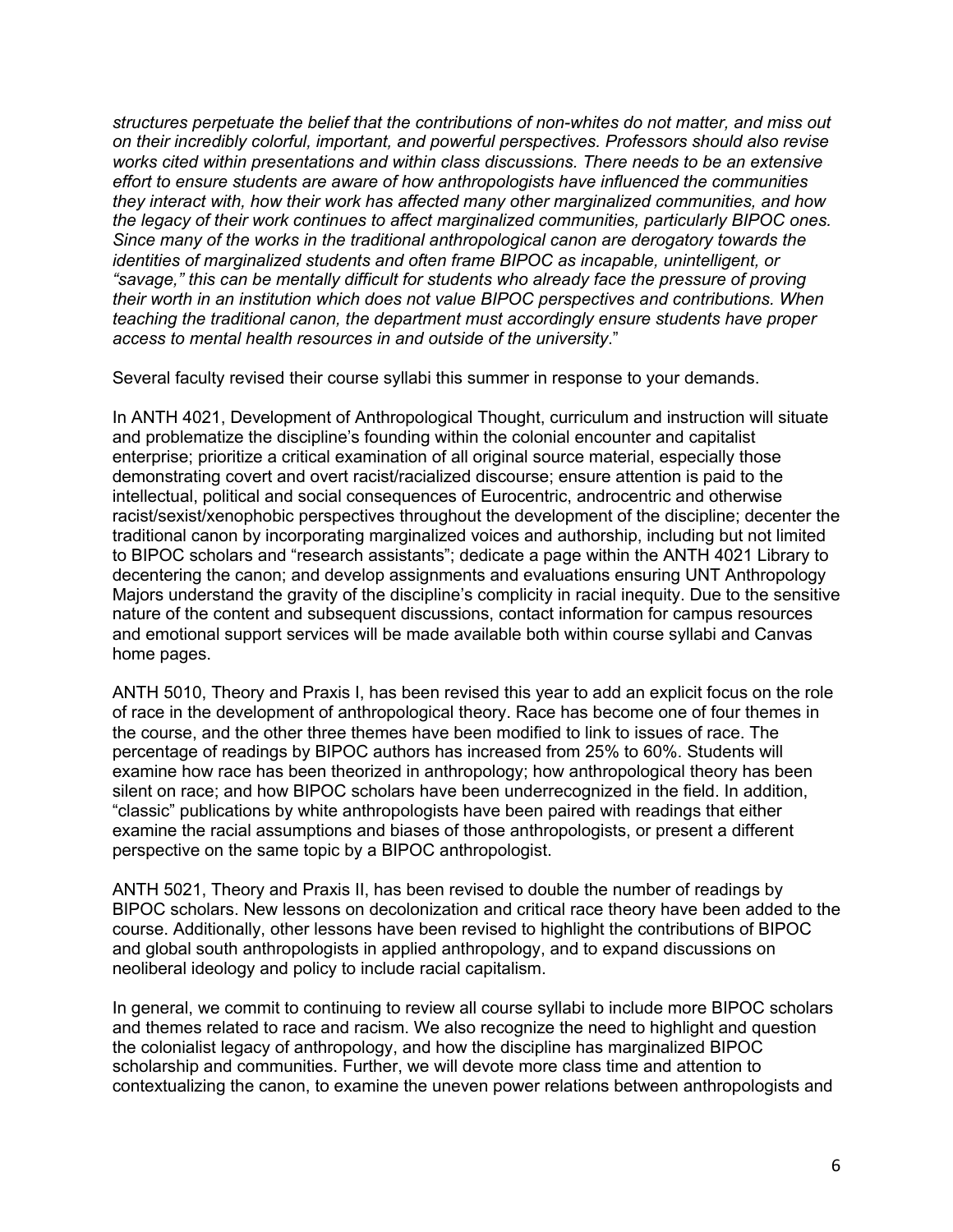the communities with which they have worked. Finally, we pledge to hold our own research and pedagogy ethically accountable to the communities in which we live and work.

#### **Invite BIPOC speakers.**

"*Include BIPOC anthropologists and researchers in at least 50% of class and departmental events that involve guest speakers, starting in the 2020-2021 academic year and continuing after, to create space for the voices of BIPOC to discuss their work instead of limiting it to white experiences. This metric should be tracked by a member of UNT Anthropology administration and made available annually or at the request of any faculty member, staff, or student*."

We commit to increasing the number of BIPOC speakers at department events. Building on our faculty's leadership in organizing the International Year of Indigenous Languages speaker series (2019-2020) and annual Anthropology EXPO, we pledge to be more intentional about whom we invite to campus to speak. We will track guest speakers and make the list available on an annual basis via our departmental website. We also pledge to use virtual formatting of presentations to increase accessibility to departmental and class presentations.

#### **Build partnerships with BIPOC owned organizations.**

"*We demand to see faculty facilitating intentional and proactive conversations with BIPOC organizations to form partnerships for the applied thesis. We demand that the department create a contact list of organizations that UNT anthropology has partnership with and would benefit from student-led research. This list should be created by the end of Fall 2020. At least 50% of the organizations on this list should be BIPOC-owned by the end of calendar year 2021*."

We agree with the need to re-examine our professional networks and make more deliberate connections with organizations centered on and led by BIPOC. Although we believe that identifying and locating research partners is part of the graduate research process, we recognize the need for faculty to showcase their professional networks and continue to provide one-on-one mentoring that facilitates introductions and connections between students and organizations. Additionally, on the department website, we will make available a list of past thesis site partnerships organized according to topic matter.

#### **Formalize the reporting of racism and other inappropriate behavior by faculty members and students.**

"*We demand the creation of an actionable process for inappropriate, toxic, and racist behavior from both students and/or faculty with student oversight, as decided by students, by the closing of Fall semester 2020*."

We commit to establishing a process for the reporting of inappropriate, toxic, and racist behavior by students, faculty or staff. We will create a web portal on the departmental website for the reporting of grievances. People will be able to submit reports anonymously or provide contact information if they would like to engage in a follow-up conversation. Each report will be recorded and then discussed at faculty meetings. We seek to further clarify the role of student involvement in the process via our town halls. We will also follow the University requirement to